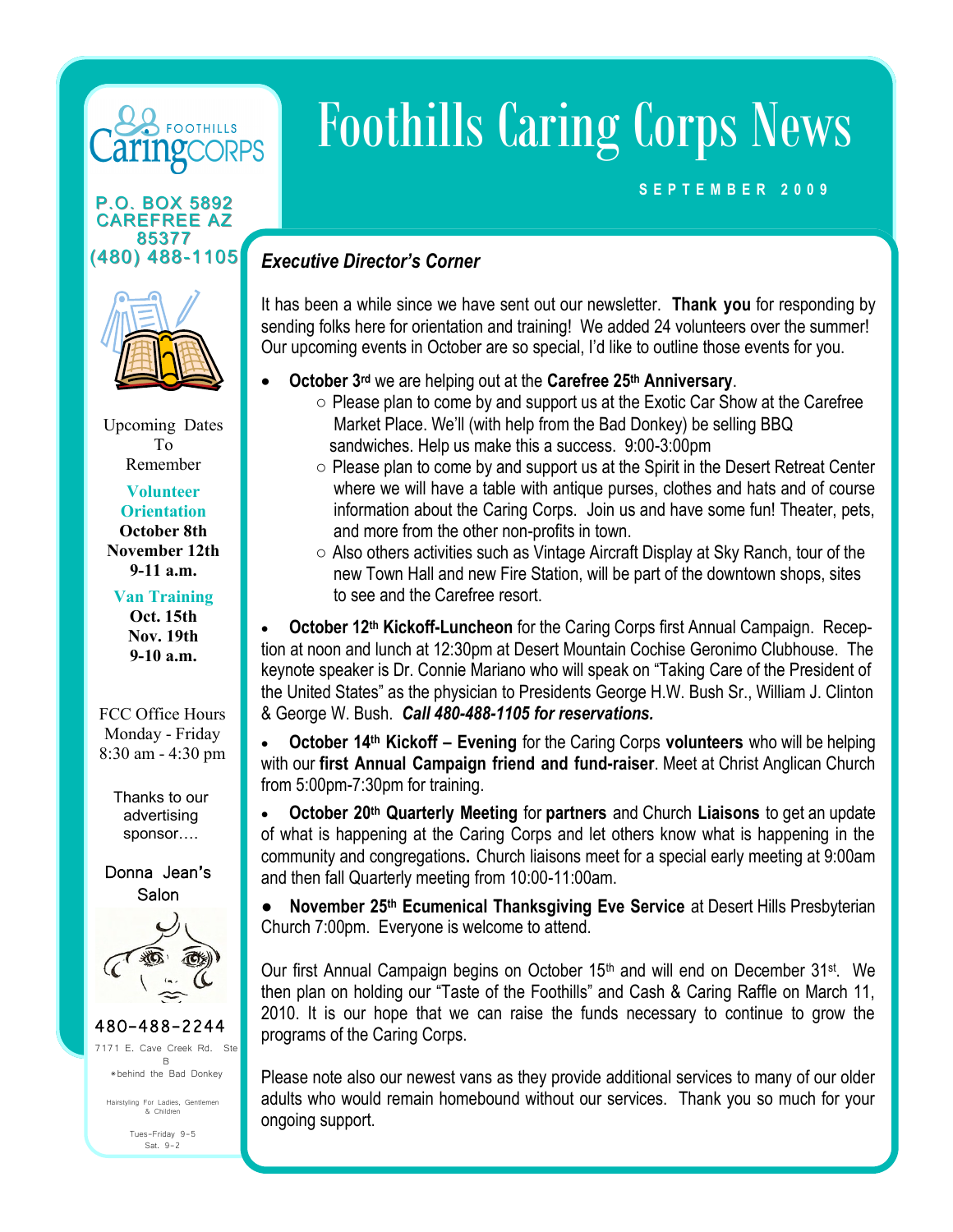## Watch Your Back

Here's why it's so important to watch your back. As a caregiver, you can expect to experience plenty of sleepless nights and long days. But did you know that all of this stress can be backbreaking?

A recent Spanish study found that the back is one of the most common places for caregivers to experience stress-even if your daily routine does not involve lifting a loved one in and out of a bed or a chair.

Chronic stress-related pain, says Beverly E. Thorn, PhD, professor of psychology, University of Alabama at Tuscaloosa, and author of Cognitive *Therapy for Chronic Pain: A step-by-step Approach*, is a very

real and common condition. "Stress can cause back pain, or exacerbate pain originally caused by a previous injury. The intensity of back pain can range form constant and dull to intermittently piercing," she adds. No matter its strength, that pain can affect your ability to provide care to your loved one.

THE BRAIN, say experts, is the link between your back and the stress related to frustration, anxiety and feeling overwhelmed. "That stress opens the floodgate of pain signals to the brain." says Kelly McGonigal, PhD, who teaches yoga, meditation and psychology at Stanford University and specializes in the relationship between psychological stress and physical health. "This heightens your nervous system, making it more vigilant for signs of danger." This heightened state sends pain to your brain faster than normal.

Prevent the pain. Here are a few precautions to prevent a backache or injury.  $\sim$ Stretch  $\sim$ Drink water  $\sim$ Lift wisely  $\sim$ Eat right  $\sim$ Good posture  $\sim$ Take a break

## Kitchen Korner Ginger Squash Soup

#### **4 (about 1-cup) servings Prep: 20 minutes Cook: 20 minutes**

#### **INGREDIENTS:**

- **1/2** cup chopped onion
- **2** teaspoons canola or olive oil
- **2** cloves garlic, minced
- **2** pounds buttercup squash,
- peeled and cut into 1-inch pieces
- (4 cups)

**2** 14-ounce cans reduced-sodium chicken broth or vegetable broth\*

**4** teaspoons grated fresh ginger

**1/2** teaspoon salt\*

Pinch cayenne pepper

**1** medium apple, cored and chopped (optional)

It's that time of year when squash is plentiful. What to do with it? Make soup! This food is very low in Saturated Fat and Cholesterol. It is also a good source of Vitamin E (Alpha Tocopherol), Thiamin, Niacin, Vitamin B6, Folate, Calcium and Magnesium, and a very good source of Vitamin A, Vitamin C, Potassium and Manganese.

#### **Directions:**

In a large saucepan, cook onion in hot oil 3 minutes stirring occasionally. Stir in garlic; cook and stir 1 minute more.

Stir in squash, chicken broth, ginger, salt and cayenne pepper. Bring to boiling; reduce heat. Simmer, covered, 15 to 20 minutes or until squash is very tender. Cool slightly.

Transfer one-third of the soup mixture to a blender or food processor. Cover and blend or process until smooth. Repeat with remaining soup. Return mixture to saucepan; heat through.

Ladle soup into bowls. If desired, top with chopped apples.

\*TEST KITCHEN TIP: If using vegetable broth, omit the salt.

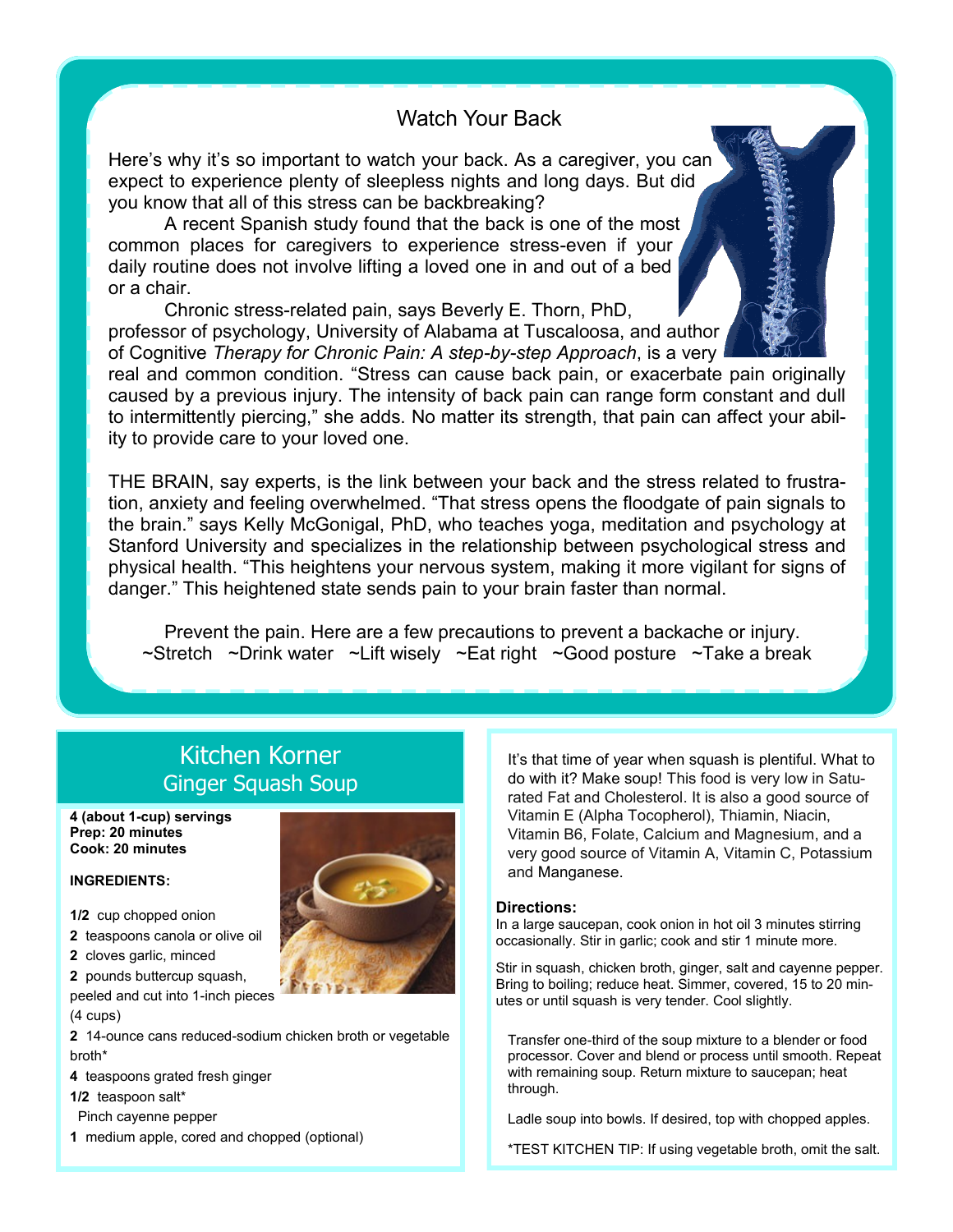# **Got a minute? Give yourself a break!**

# Give yourself a break!

- 1 minute
- 2 minutes
- 10 minutes
- 20 minutes
- An hour
- An afternoon
- Weekend

If you have….a minute, a couple of minutes or even as much as a weekend, it would be beneficial to give yourself a break!

Here are some ideas on what to do; If you only have a few minutes, take deep breaths, stand up, & stretch. Get a drink of water. This will clear your mind, bring fresh blood to your muscles and refresh you to continue on with your work.

If you have only 10 minutes, hold hands with your honey. A quick hug and 10 minutes of handholding greatly reduces the harmful effects of a stressful situation by reducing blood pressure and heart rate. Research shows, in a University of North Carolina at Chapel Hill study, couples who held hands were nearly twice as relaxed as those who didn't have comforting contact. To increase the stress-proofing powers of cuddling, do it daily. Unattached, hug a pal or your dog or cat. Petting a four-legged friend has also been shown to reduce anxiety. They love and need attention too.

If you have just 20 minutes, take a relaxation break. Meditation has been shown to trigger the body's relaxation response, reducing blood pressure, muscle tension and heart rate. For an easy variation, simply repeat a soothing phrase like, "Let it go", recommends Herbert Benson, MD, Director Emeritus, Benson-Henry Institute for Mind Body Medicine at Massachusetts General Hospital in Boston. Do this in a quiet place for about 10-20 minutes a day.

When other thoughts come to mind, banish them by repeating the phrase again and again. "I've had people with severe symptoms of stress try this and they say it transforms their lives." Dr. Benson says.

Only have 30 minutes? Break a sweat.

Exercise is the number one tension tamer. And the more you pick up the pace, the lower your levels of stress, suggests a University of Missouri at Columbia study. While just 30 minutes of either moderate, or high-intensity exercise lowered anxiety, the more strenuous session worked best. The high-intensity group's anxiety decreased continuously until the last time it was measured, which was 90 minutes after exercise. Or...head outdoors for a natural high. Go for a walk in the woods or sit in the park. Simply looking at nature can put you in a peaceful state of mind, studies show.

Have an hour? Have lunch with a friend. Socializing with friends helps lower blood pressure, relieve anxiety and may even help you live longer. And it may be a woman's natural weapon against stress. During these times we produce oxytocin, a hormone shown to reduce stress. In men, however, testosterone blunts oxytocin's relaxing effects; in women, estrogen enhances oxytocin, encouraging them to bond with friends. And when they do, even more of the hormone is released, studies show. Or....take a yoga class. After 50 minutes, levels of the stress hormone cortisol dropped, even in those trying it for the first time, according to researchers at Thomas Jefferson University in Philadelphia.

Have an afternoon? Try Movie Therapy. Just make sure that you see or rent a comedy. Stress is no laughing matter-but getting relief may be. Chuckling over a funny video lowers blood pressure and stress hormones, suggest studies by Lee S. Berk, PhD, at Loma Linda University in California. In fact, simply anticipating tuning into a comedy that typically tickles your funny bone can ease anxiety.

Make time for a pleasurable hobby. Any repetitive activity, such as knitting or strumming a guitar, evokes the body's natural relaxation response.

If you have a few hours, you could take a drive through the country.

Have a weekend, get away for a few nights, even if it is just a short drive from home. It's amazing how refreshed you'll feel.